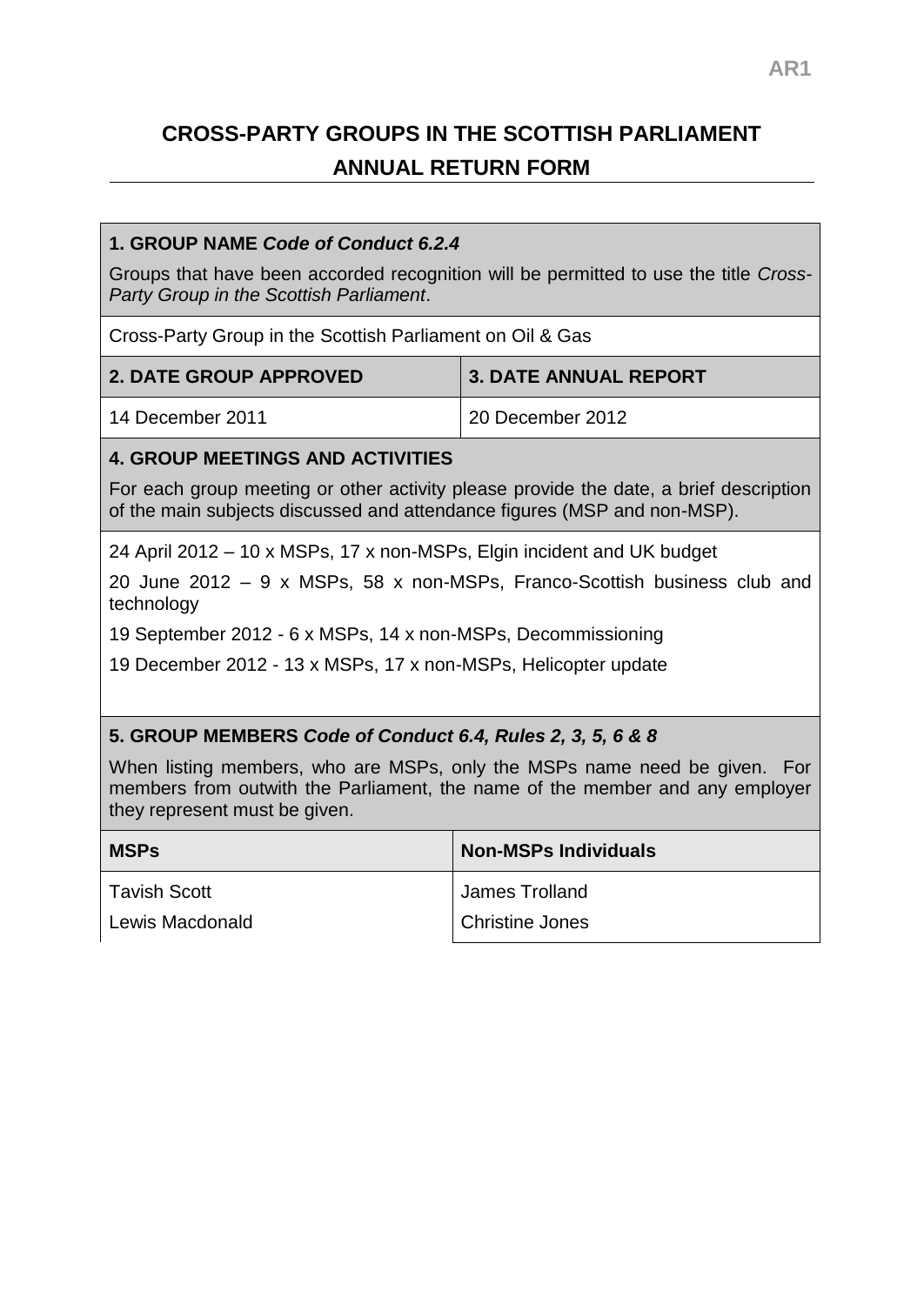| Maureen Watt          | <b>Organisations</b>                                                                               |
|-----------------------|----------------------------------------------------------------------------------------------------|
| Nanette Milne         | Phil Hannaford, Aberdeen University                                                                |
| Nigel Don             | <b>Tracey Exton, Application Recruit</b>                                                           |
| <b>Richard Baker</b>  | Rachel Eilliott, AGCC                                                                              |
| Jamie McGrigor        | Ewan Daniel, AMEC                                                                                  |
| Alex Johnstone        | <b>Tracey Exton, Application Recruit</b>                                                           |
| <b>Rhoda Grant</b>    | Abigail Westwood, BIG Partnership                                                                  |
| <b>Kevin Stewart</b>  | Allan Rae, Tim Smith, BP                                                                           |
| Dennis Robertson      | Muriel Roberts, Chevron                                                                            |
| <b>Alison McInnes</b> | Carol Barbone, CNR International                                                                   |
| <b>Brian Adam</b>     | Andrew McCallum, Susana Braz, Dana                                                                 |
| Mary Scanlon          | Petroleum                                                                                          |
| Jenny Marra           | Audrey Banner, Bill Cattanach, DECC                                                                |
| <b>Mark Macdonald</b> | Brian Nixon, Decom North Sea                                                                       |
| <b>Chic Brodie</b>    | Andrew Curtis, Edinburgh University                                                                |
| Liam McArthur         | Ian Couper, Energy North                                                                           |
|                       | Alison Langford, Exxonmobil                                                                        |
|                       | Gordon Winton, Heriot Watt University                                                              |
|                       | Alex Hill, Met Office                                                                              |
|                       | John Taylor, National Grid                                                                         |
|                       | Ashley Shackleton, Malcolm Webb, Trisha<br>O'Reilly, Jenny Stanning, David Petrie, Oil<br>& Gas UK |
|                       | Darah Zahran, OPITO                                                                                |
|                       | <b>Grant Stewart, NTEnergy</b>                                                                     |
|                       | Alastair Ross, Pinsent Mason                                                                       |
|                       | Neville Howlett PriceWaterhouseCooper                                                              |
|                       | Muldoon, Royal<br><b>Bristow</b><br>Society<br>of<br>Edinburgh                                     |
|                       | Jake Malloy, RMT                                                                                   |
|                       |                                                                                                    |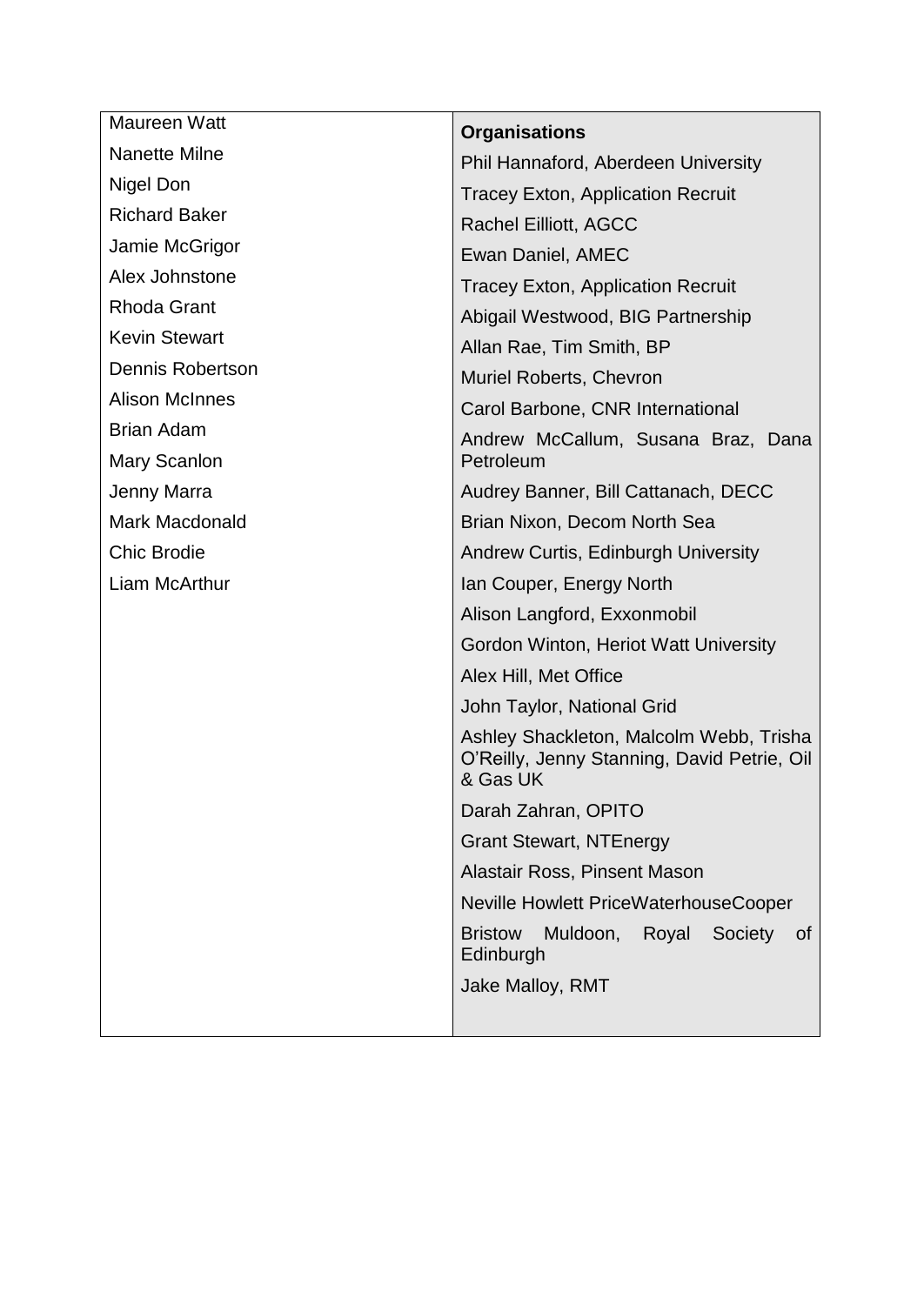| David Rennie, Scottish Enterprise |
|-----------------------------------|
| Andrew Watson, Scottish Power     |
| Peter Finnie, SEPA                |
| Fiona Bayne, Shell                |
| Gareth Williams, SCDI             |
| Jill Moir, Talisman               |
| Britta Hallbauer, Taqa            |
| Andrew Bright, Wood Group PSN     |
| Malcolm Rickett, Wood Mackenzie   |

## **6. GROUP OFFICERS** *Code of Conduct 6.4, Rule 4*

Please amend titles as necessary e.g. to indicate joint office holders, or preferred titles.

| <b>Co-Convener</b> | Lewis Macdonald              |
|--------------------|------------------------------|
| <b>Co-Convener</b> | Maureen Watt                 |
| <b>Co-Convener</b> | Nanette Milne                |
| <b>Co-Convener</b> | <b>Tavish Scott</b>          |
| <b>Secretary</b>   | Jenny Stanning, Oil & Gas UK |

#### **7. FINANCIAL OR OTHER BENEFITS RECEIVED** *Code of Conduct 6.3.1 & 6.3.6, 6.4 Rule 10*

The group must register any financial or other material benefit received by the group from whatever source, where the value of the financial sum or benefit from any single source exceeds £500 in any one calendar year. This includes donations, sponsorship, subscriptions, hospitality, gifts, visits, provision of services or accommodation or staff assistance. The value of use of Parliamentary facilities need not be registered.

The details requiring to be registered include a brief description of the benefit, the approximate monetary value, the date on which it was received and the source from which it came. Where a consultancy organisation provides benefits, the client on whose behalf these are provided should be named.

| <b>Date</b>       | <b>Amount</b> | <b>Description</b>            |
|-------------------|---------------|-------------------------------|
| 24 April 2012     | £330          | Catering paid by Oil & Gas UK |
| 20 June 2012      | £330          | Catering paid by Oil & Gas UK |
| 19 September 2012 | £330          | Catering paid by Oil & Gas UK |